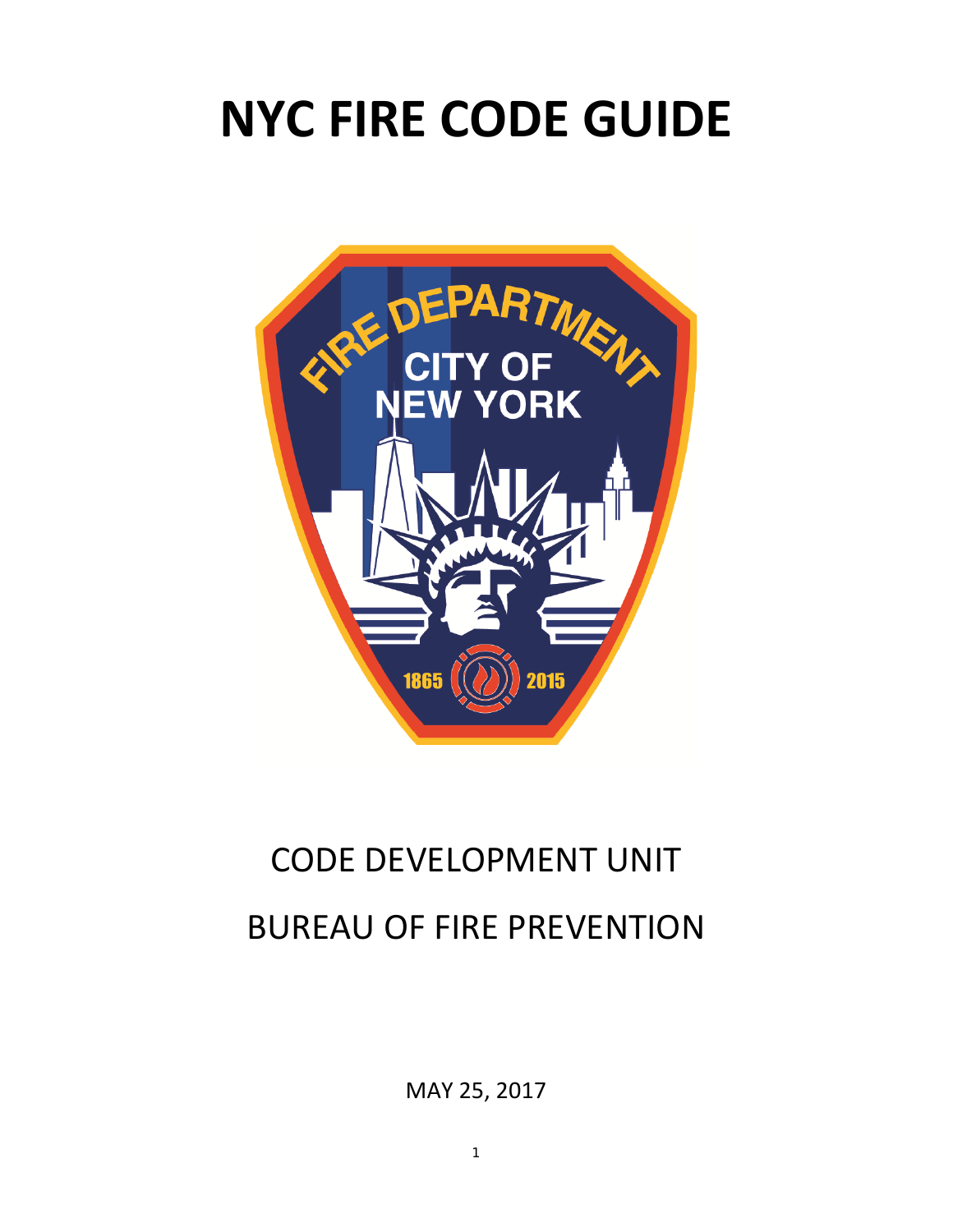bulkheads; chimneys; hatches; plumbing ventilation pipes; scuttles; skylights; and roofmounted heating, air conditioning equipment; and

- 4. The 6-foot rooftop clear path width required by **FC504.4** shall be provided and maintained across the rooftop in accordance with **FC504.4**, except that Qualifying Encroachments may encroach upon and reduce the width of such clear path up to 2 feet (24 inches). The Qualifying Encroachments are not limited in length or height, but shall not reduce the width of the clear path at any point to less than 4 feet (48 inches); and
- 5. The Qualifying Encroachments may not encroach upon the rooftop landing areas required by **FC504.4.3**, which shall be kept free of obstructions for the required six-foot by six-foot dimension; and
- 6. The rooftop solar panel installation is filed with the New York City Department of Buildings for full plan review in accordance with that agency's filing procedures (not under professional certification in lieu of plan review), or is filed with the Fire Department's Bureau of Fire Prevention for plan review in accordance with Fire Department filing procedures; and
- 7. The solar panel installation complies with all other Fire Code requirements, including all other requirements of **FC504.4**.

The Department of Buildings will approve a solar panel installation with Qualifying Encroachments in the clear path (and the Fire Department will approve a rooftop access plan with such encroachments) if the plan meets these guidelines.

An applicant seeking any other or further modification of the rooftop access and clear path requirements of **FC504.4**, or to authorize encroachment upon the clear path by any type of building feature not listed above as a Qualifying Encroachment, must file a modification application with the Fire Department in accordance with **FC104.8**. A modification application may be obtained using this link: http://www1.nyc.gov/assets/fdny/downloads/pdf/business/tm-5-plan-review-rooftopaccess.pdf.

39. **I have read the Fire Department rules that implement FC505.3 and 505.4, which require that apartment buildings and hotels have room numbers, hallway directional signs, and "fire emergency markings" on entrance and stairwell doors. The requirements differ depending on whether the building is sprinklered and has more than 8 apartments or guest rooms on a floor, and whether any apartment or guest room has more than one entrance on one or more floors. Frankly, I find the requirements confusing. Could you provide a simple explanation?**

We will try to do so. The different standards for requiring installation of these new fire safety markings and signage resulted from compromises intended to minimize the burden of compliance. For example, it was agreed in drafting the 2014 Fire Code that building hallway directional signs, which are intended to speed a medical or other non-fire emergency response to a building, should not be required if the building has 8 or fewer apartments on a floor.

There are basically five (5) separate compliance obligations. They may be summarized as follows:

Apartment/guest room entrance door identification. These are "eye-level" markings on the main entrance door to each dwelling unit in the building hallway (public) corridor. They are required in all buildings, whether or not they are sprinklered and regardless of the number of units on the floor. See **FC505.3** and Fire Department rule 3 RCNY 505-01(c).Compliance is required by March 30, 2017.

Lobby and hallway corridor directional signs. These are "eye-level" markings. They are required in all buildings that have more than 8 dwelling units on a floor whether or not they are sprinklered. There is an exception if all of the apartments are located in a single direction from the elevator lobby or stairwell. See **FC505.3.2** and Fire Department rule 3 RCNY 505-01(d).Compliance is required by March 30, 2017.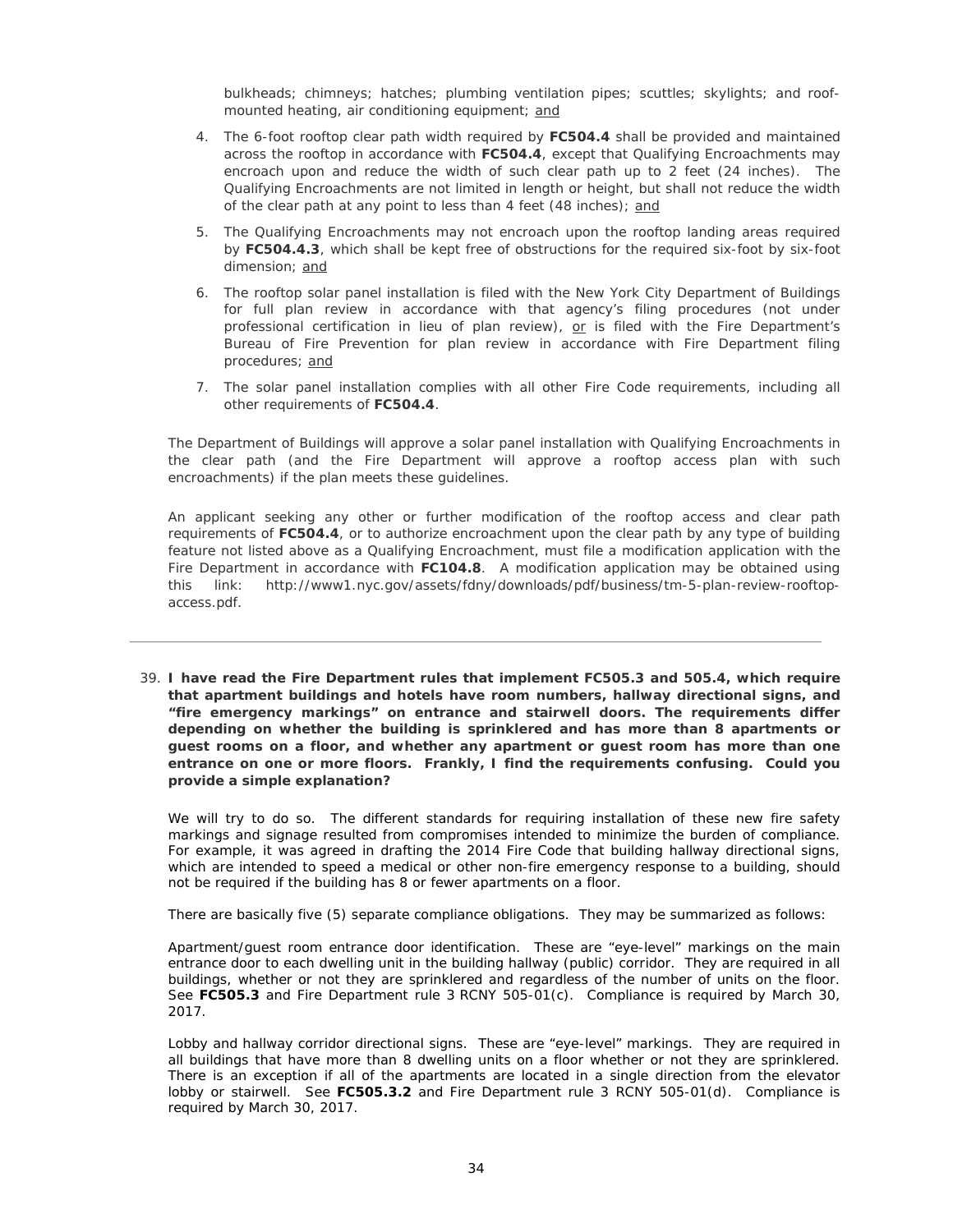Apartment/guest room entrance door fire emergency markings. These are "floor level" markings on the door jamb of each dwelling unit (on the inside of the door frame in the building hallway corridor, from 12 inches above the floor, downwards), which enable firefighters crawling on the floor during a fire or smoke condition to identify the apartment or room. They are required in buildings that are NOT protected throughout by a sprinkler system AND that have more than 8 dwelling units on a floor. See **FC505.4.2** and Fire Department rule 3 RCNY 505-02(d).Compliance is required by March 30, 2018.

Stairwell door fire emergency markings. These are "floor level" markings on the door jamb of stairwell entrance doors (on the inside of the door frame in the building hallway corridor, from 12 inches above the floor, downwards). They are required in buildings that are NOT protected throughout by a sprinkler system, regardless of the number of apartments on the floor. The markings are not required if the stairwell doors have photoluminescent path of egress markings in compliance with Building Code Section 1024.2.6.1. See **FC505.4.3** and Fire Department rule 3 RCNY 505-02(f).Compliance is required by March 30, 2018.

Multi-floor dwelling unit entrance door fire emergency markings. These are "floor level" markings on the door jamb (on the inside of the door frame in the building hallway corridor, from 12 inches above the floor, downwards). They are required for all "multi-floor dwelling units" (a term defined in FC502.1), regardless of whether the building is protected throughout by a sprinkler system and regardless of the number of dwelling units on the floor. See **FC505.4.1** and Fire Department rule 3 RCNY 505-02(e).Compliance is required by March 30, 2017.

These requirements have been summarized in the following table, which was developed by the Real Estate Board of New York for its members, and which is used here by permission: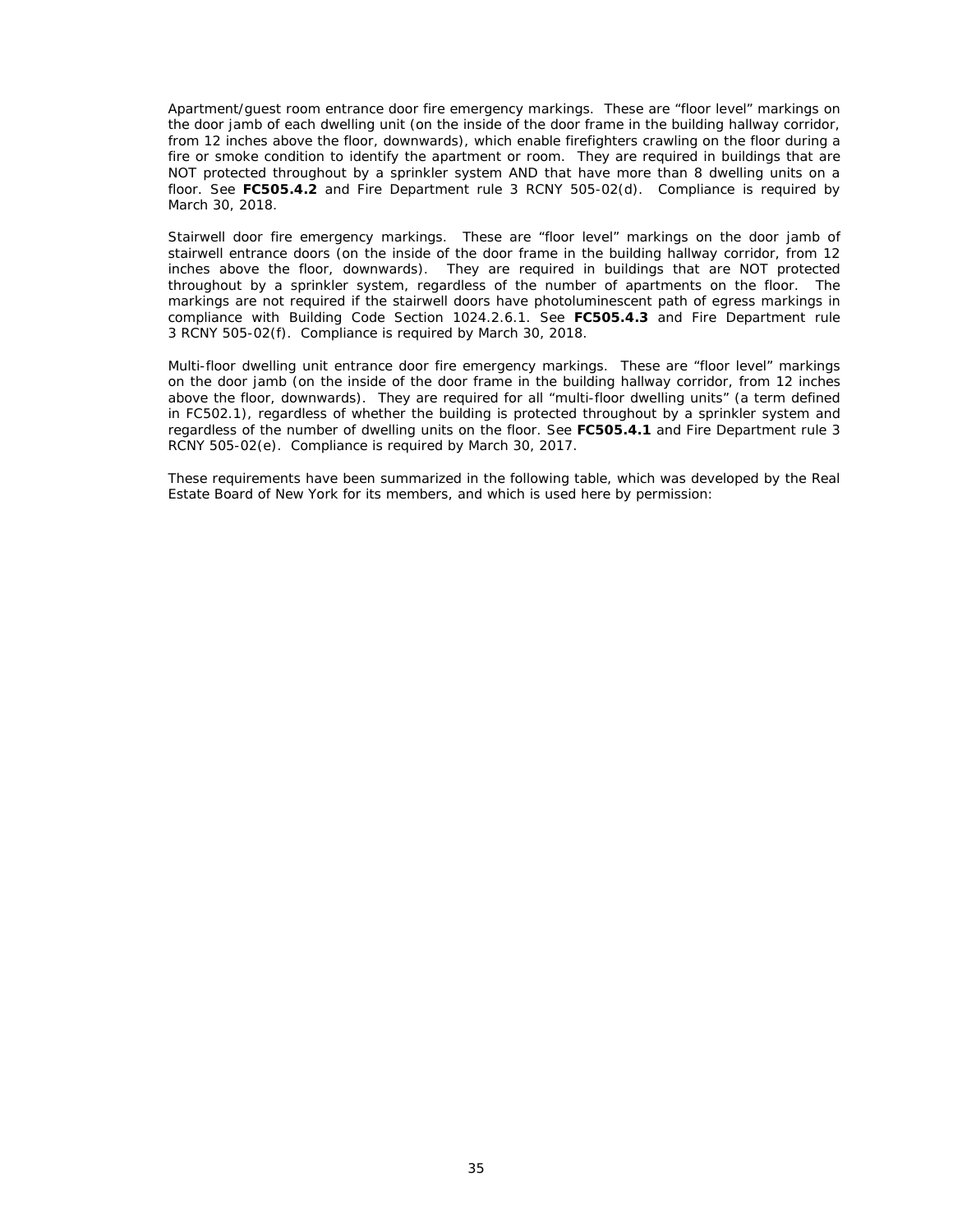#### **R 505-01 Apartment and Guest Room Identification and Directional Markings and Signs (located on or adjacent to door at eye-level)**

|                                                                     | Sprinklered buildings with 8 or fewer units per floor |           |                                       |           |        | Non Sprinklered Buildings with 8 or fewer units per floor |                     |           |  |                  | Sprinklered buildings with 9 or more units per floor |                                    |           |  |                  | Non Sprinklered buildings with 9 or more units per floor |                    |           |  |  |
|---------------------------------------------------------------------|-------------------------------------------------------|-----------|---------------------------------------|-----------|--------|-----------------------------------------------------------|---------------------|-----------|--|------------------|------------------------------------------------------|------------------------------------|-----------|--|------------------|----------------------------------------------------------|--------------------|-----------|--|--|
|                                                                     |                                                       |           | Yes/No Compliance Photoluminescent or | Height    | Yes/No | Compliance                                                | Photoluminescent or | Height    |  |                  |                                                      | Yes/No Compliance Photoluminescent | Height    |  | Yes/No           | Compliance                                               | Photoluminescent   | Heiaht    |  |  |
|                                                                     |                                                       | Date      | retroreflective                       |           |        | Date                                                      | retroreflective     |           |  |                  | Date                                                 | or retroreflective                 |           |  |                  | Date                                                     | or retroreflective |           |  |  |
|                                                                     |                                                       |           | Yes/No                                |           |        |                                                           | Yes/No              |           |  |                  |                                                      | Yes/No                             |           |  |                  |                                                          | Yes/No             |           |  |  |
| Apartment main entrance<br>identification ("apartment<br>Inumber")  | Yes                                                   | 3/30/2017 | No                                    | 48" - 60" | Yes    | 3/30/2017                                                 | No                  | 48" - 60" |  | Yes              | 3/30/2017                                            | No                                 | 48" - 60" |  | Yes              | 3/30/2017                                                | No                 | 48" - 60" |  |  |
| Directional markings on<br>wall at elevator lobby                   | No                                                    | <b>NA</b> | <b>NA</b>                             | <b>NA</b> | No     | <b>NA</b>                                                 | <b>NA</b>           | <b>NA</b> |  | Yes*             | 3/30/2017                                            | No                                 | 48"-60"   |  | Yes <sup>*</sup> | 3/30/2017                                                | No                 | 48"-60"   |  |  |
| Directional markings on<br>wall opposite each<br>stairwell entrance | No                                                    | <b>NA</b> | <b>NA</b>                             | <b>NA</b> |        | <b>NA</b>                                                 | <b>NA</b>           | <b>NA</b> |  | Yes <sup>*</sup> | 3/30/2017                                            | N٥                                 | 48"-60"   |  | Yes <sup>*</sup> | 3/30/2017                                                | No                 | 48"-60"   |  |  |

**\* only required if apartments are not in a single direction from entry point**

## **R505-02 Apartment, Guest Room and Stairwell Fire Emergency Markings (located on door jambs at floor level)**

| Fire emergency markings<br>for single-floor, single-<br>entrance apartments                                    | No  | <b>NA</b> | <b>NA</b> | <b>NA</b>                         | No    | NA        | NA  | <b>NA</b>                       | No  | <b>NA</b> | <b>NA</b> | <b>NA</b>                      | Yes   | 3/30/2018 | Yes | 12" from<br>floor.<br>downwards |
|----------------------------------------------------------------------------------------------------------------|-----|-----------|-----------|-----------------------------------|-------|-----------|-----|---------------------------------|-----|-----------|-----------|--------------------------------|-------|-----------|-----|---------------------------------|
| Fire emergency markings<br>for single-floor apartments<br>with multiple entrances on<br>same floor             | No  | <b>NA</b> | <b>NA</b> | <b>NA</b>                         | No    | <b>NA</b> | NA  | <b>NA</b>                       | No  | <b>NA</b> | <b>NA</b> | <b>NA</b>                      | Yes   | 3/30/2018 | Yes | 12" from<br>floor.<br>downwards |
| Fire emergency markings<br>for multi-floor apartments<br>(apartments with<br>entrances on different<br>floors) | Yes | 3/30/2017 | Yes       | 12" from<br>floor,<br>  downwards | Yes   | 3/30/2017 | Yes | 12" from<br>floor.<br>downwards | Yes | 3/30/2017 | Yes       | 12" from<br>floor.<br>downward | Yes   | 3/30/2017 | Yes | 12" from<br>floor.<br>downwards |
| Fire emergency marking<br>on stairwell entrance door                                                           | No  | <b>NA</b> | <b>NA</b> | <b>NA</b>                         | Yes** | 3/30/2018 | Yes | 12" from<br>floor.<br>downwards | No  | <b>NA</b> | <b>NA</b> | <b>NA</b>                      | Yes** | 3/30/2018 | Yes | 12" from<br>floor.<br>downwards |

**© 2017 Real Estate Board of New York. Used by permission**

**\*\* not required if building has Building Code-compliant photoluminiscent exit path markings on stairwell entrance doors**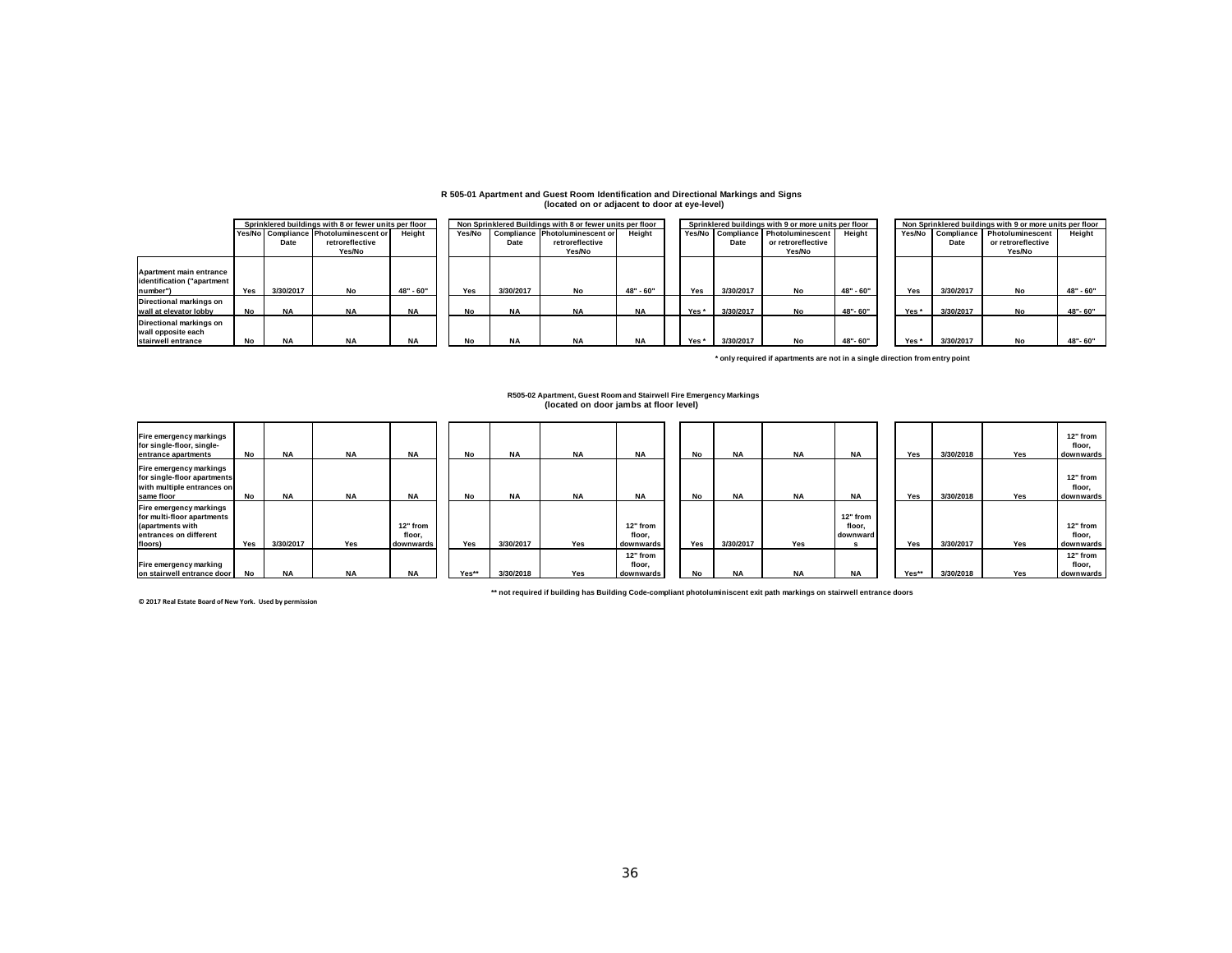40. **I understand that the Fire Code requires fire emergency markings only in unsprinklered buildings with more than 8 dwelling units on a floor. Some apartment buildings have floors of different sizes: some floors with more than 8 dwelling units and some with 8 or fewer. How do I comply with FC505.4 in these circumstances?**

The predominant floor layout in the building would determine whether compliance with **FC505.4** is required. If the majority of floors have more than 8 dwelling units, fire emergency markings would be required in the building on all floors, including those with 8 or fewer dwelling units. If the majority of floors in the building have 8 or fewer dwelling units, fire emergency markings would not be required in the building on any floors, including those with more than 8 dwelling units.

41. **I understand that the Fire Code requires fire emergency markings only in unsprinklered buildings. If the hallways of the building are sprinklered, but not the rest of the building, is the building exempt from the fire emergency marking requirement?**

No. FC505.4.2 excludes buildings "protected throughout by a sprinkler system." As used in the Fire Code, this term refers to "fully sprinklered" buildings, not buildings with sprinklered hallways or other partial sprinkler systems.

### 42. **If I have multi-floor dwelling units, must I install fire emergency markings on non-multifloor (single-floor) dwelling units at the same time?**

No, there are separate compliance deadlines. The deadline for installation of fire emergency markings on single-floor apartments is March 30, 2018.

The Fire Department prioritized the installation of multi-floor fire emergency markings with an earlier compliance deadline (March 30, 2017) because there are many fewer multi-floor dwelling units, but also because they are a significant enhancement of firefighter safety. Markings identifying a dwelling unit with more than one floor and indicating whether the floor is an upper or lower floor is a critical piece of information to a firefighter in a fire. Rising heat from a fire on a lower floor of a multi-floor apartment can make the upper floors of an apartment unsafe even for a firefighter in bunker gear.

43. **Fire Department rule 3 RCNY 505-02(d)(4) indicate that the numbers, letters and symbols of the fire emergency markings contrast with the background against which they are viewed. Is there any requirement with respect to whether the background is darker or lighter than the numbers, letters and symbols?**

No. The goal is to achieve maximum visibility and legibility under smoke conditions. Generally, retroreflective or photoluminiscent markings should be visible regardless of whether the numbers, letters and symbols are lighter or darker than the contrasting background. The determination as to whether to make light numbers, letters and symbols against a dark background, or dark numbers, letters and symbols against a light background, should be determined by the owner, taking into consideration the overall entrance door or hallway color scheme.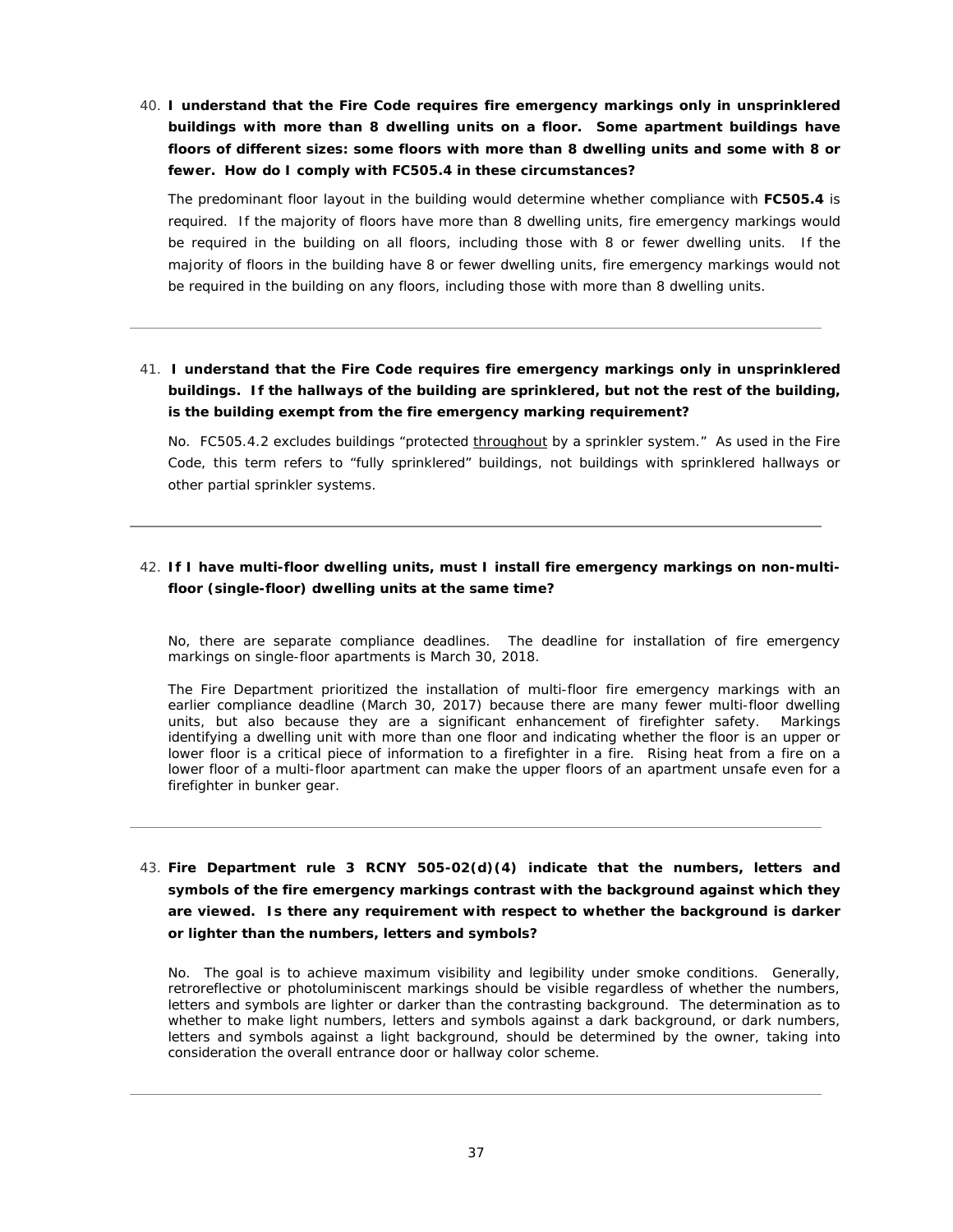44. **Is there a required size for the apartment room number for the other floors on a multi-floor dwelling unit fire emergency marking? I am referring to the room numbers that appear horizontally above or below the upward or downward-pointing arrows.**

No, there is no specific dimension for the room number on the upper or lower floor of a multi-floor dwelling unit, as shown on Figure B3 in Appendix B to Fire Department rule 3 RCNY 505-02.

The Fire Department did not specify a dimension for the upper or lower-floor room numbers because the space available for the room number may vary depending on the width and height of the marking.

As set forth in Fire Department rule 3 RCNY 505-02(d)(4), numbers should be made legible by applying established standards for stroke width, character height and character width, and contrasting background. A dimension should be selected for the room number of the dwelling unit(s) on other floors based on the overall size of the marking, but care should be taken to ensure that it is clearly legible.

45. **The apartment buildings I manage have existing apartment room numbers and hallway signage. The apartment numbers are clearly legible but may be a little smaller than required by Fire Department rules. Also, some of the buildings previously installed reflective stickers with the apartment numbers on the bottom of the apartment entrance doors in the building hallways. The stickers are in good shape and are clearly visible to flashlight in low light conditions. However, they are not on the door jamb and not in the format required by FC505 and the rules. Do I need to replace all of these markings and signs?**

Not necessarily. Fire Department rule 3 RCNY 505-01(b)(3) and 505-02(c)(3) allow owners to retain existing markings and signage if they are substantially similar to the markings and signage now required by the Fire Code and the rules. The Fire Department will accommodate pre-existing markings that adequately serve the purposes intended by these Fire Code requirements. Considerations include:

- Are pre-existing markings or signage clearly visible and legible?
- Are the pre-existing markings durably affixed and in good condition?
- Are pre-existing markings consistently applied throughout the building?
- Are the pre-existing markings applied or posted at a suitable location on or adjacent to the apartment or stairwell door, and/or in the building hallway corridors?
- Are pre-existing fire emergency markings adequately reflective or photoluminescent (or other material acceptable to the Fire Department)?
- Do the pre-existing fire emergency markings communicate substantially similar information as the markings required by the Fire Code?
- Is the format of the markings and any symbols used immediately understandable, without any prior familiarity?

If you believe that the pre-existing apartment identification and/or fire emergency markings are adequate, contact the Fire Department for guidance before replacing them. An initial inquiry can be made using the Public Inquiry ("Feedback/Comment") form on the Fire Department's website. Please include photographs, dimensions and all other relevant particulars. We will evaluate your submission and suggest an appropriate course of action.